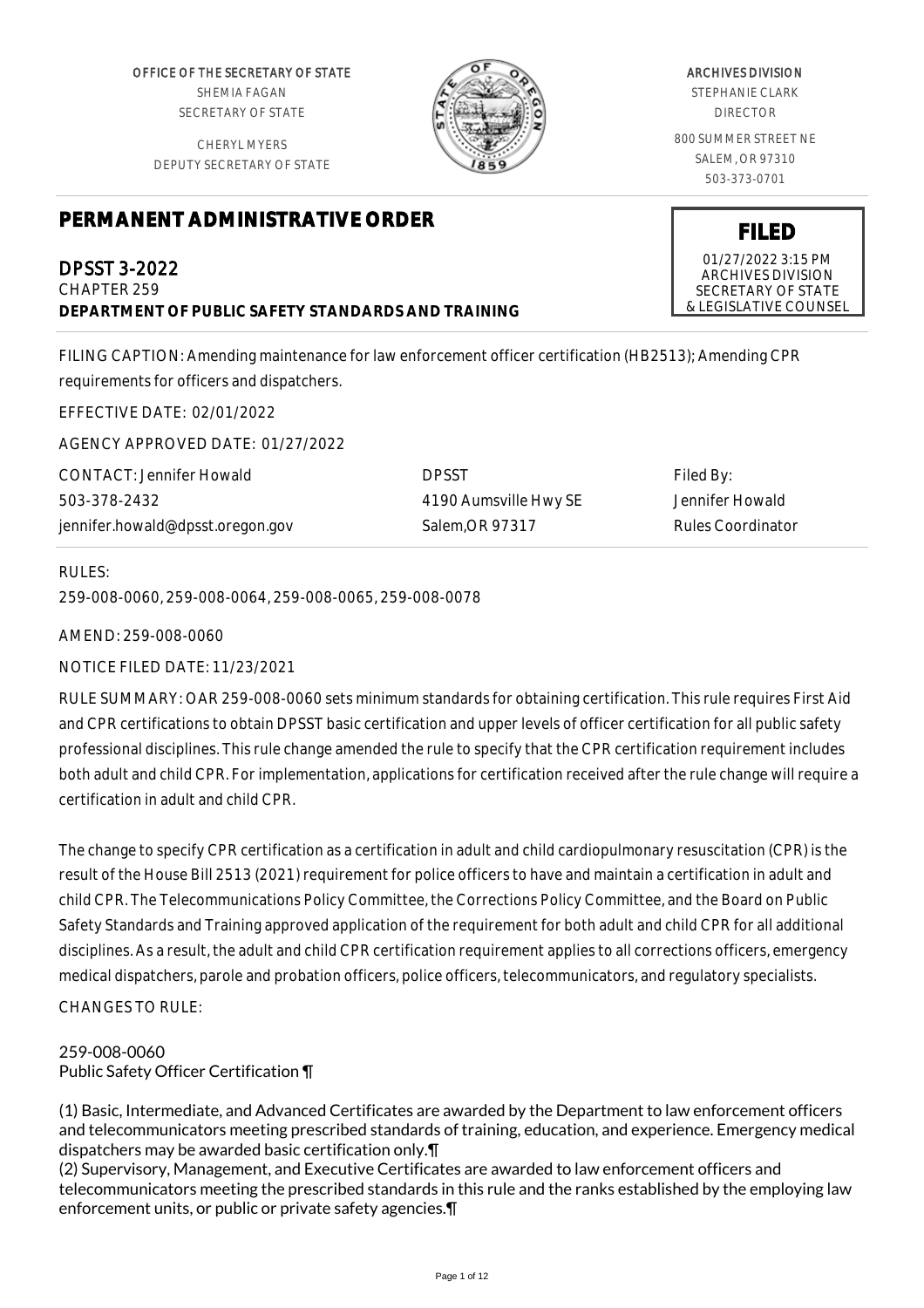(3) Basic certification is mandatory and must be acquired by all police officers, parole and probation officers, telecommunicators, emergency medical dispatchers, and regulatory specialists within 18 months of employment, and by all corrections officers within 12 months of employment, unless an extension is granted by the Department.¶

(4) To be eligible for the award of a certificate, law enforcement officers must:¶

(a) Be full-time employees as defined in OAR 259-008-0005 or part-time parole and probation officers, as defined in OAR 259-008-0005;¶

(b) Meet the prescribed minimum employment standards in OAR 259-008-0010;¶

(c) Subscribe to and swear or affirm to abide by the Board-approved Criminal Justice Code of Ethics; and¶

(d) Have valid first aid ancertifications in adult and child cardiopulmonary resuscitation (CPR) certificationand First Aid.¶

(5) To be eligible for the award of a certificate, telecommunicators and emergency medical dispatchers must:¶

(a) Meet the prescribed minimum employment standards as established by OAR 259-008-0011;¶

(b) Subscribe to and swear or affirm to abide by the Board-approved Telecommunicator Code of Ethics; and¶

(c) Have valid first aid ancertifications in adult and child cardiopulmonary resuscitation (CPR) certificationand First Aid.¶

(6) Applications for certification must be submitted through a Department-approved submission process.¶ (7) In addition to the requirements in sections (1) through (6) of this rule, each applicant must have completed the designated education and training, combined with the prescribed corrections, parole and probation, police, regulatory specialist or telecommunications experience for the award of an Intermediate, Advanced, Supervisory,

Management, or Executive Certificate.¶

(8) Training and Education:¶

(a) Basic courses certified by the Department will be approved by the Board.¶

(b) The Department may record training hours for departmental or other in-service training which is recorded and documented in the personnel files of the trainee's department. These records must include the subject, instructor, classroom hours, date, sponsor, and location.¶

(c) Training completed in other states, military training, and other specialized training, if properly documented, may be accepted, subject to staff evaluation and approval. These records must include the subject, date, and classroom hours, and must be certified true copies of the original.¶

(d) The Department must receive official transcripts, as prescribed in OAR 259-008-0045 (Education Credits), prior to entering education credits on an individual's official record.¶

(e) Education credits awarded based on training completed must be documented on an official transcript from a recognized source, as defined in OAR 259-008-0045, and may be applied toward an application for certification as either training hours or education credits, whichever is to the advantage of the applicant. These credits cannot be applied towards certification as both education credits and training hours.¶

(A) Prior to applying an applicant's education credits toward any level of certification, the Department must receive documentation of the number of education credits awarded based on training completed.¶

(B) The training hours identified under paragraph (A) above and submitted as education credit toward a certification will not be included in any calculation of whether the applicant has earned sufficient training hours to qualify for the requested certification level.¶

(9) Experience/Employment:¶

(a) Experience gained as a corrections officer, parole and probation officer, police officer, or regulatory specialist employed full time with municipal, county, state, or federal agencies, may be accepted if the experience is in the discipline the certification is requested and is approved by the Department.¶

(b) Experience acquired as a telecommunicator or emergency medical dispatcher employed with a public or private safety agency may be accepted if the experience is in the discipline the certification is requested and is approved by the Department.¶

(c) Experience acquired as a certified part-time telecommunicator or emergency medical dispatcher as defined in OAR 259-008-0005, or part time parole and probation officer as defined underin OAR 259-008-0005, will count on a pro-rated basis.¶

(d) Experience acquired as a multi-disciplined officer will be applied to the public safety officer's primary discipline.¶

(e) For the purpose of this rule, creditable service time for experience will not accrue under the following circumstances:¶

(A) When an individual is employed in a casual, seasonal, or temporary capacity;¶

(B) When an individual is on leave, other than full-time military leave;¶

(C) From the date a public safety officer's certification is suspended until it is reinstated by the Department;¶ (D) When a public safety officer fails to obtain basic certification within a mandated timeframe and is prohibited from being employed as a public safety officer;¶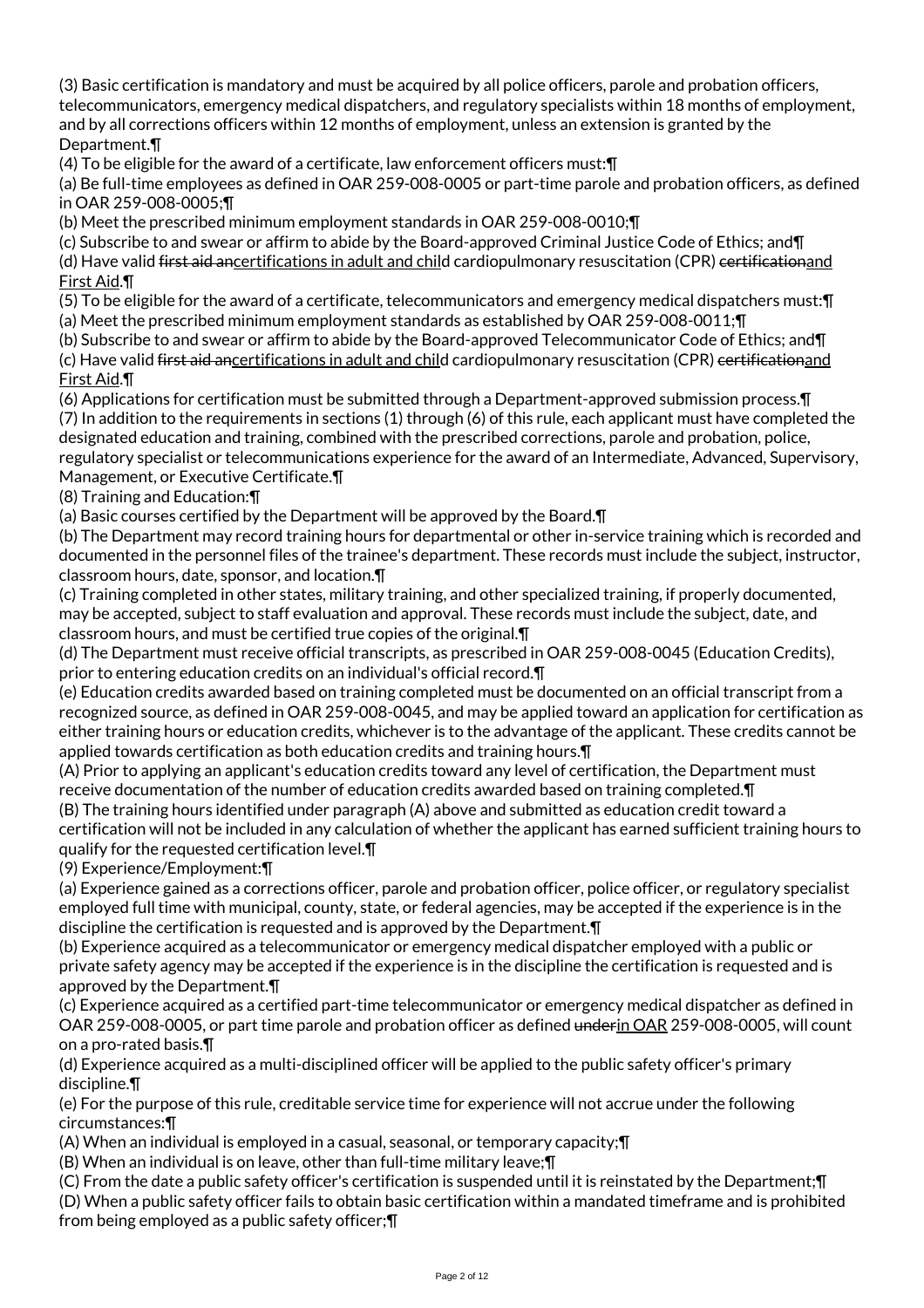(E) When a public safety officer is employed in a limited duration, administrative position, as described in OAR 259-008-0078; or¶

(F) For a multi-disciplined officer toward a non-primary discipline.¶

(10) The Basic Certificate. In addition to the requirements in sections (1) through (6) of this rule, applicants for basic certification must have satisfactorily completed the required basic training as prescribed in OAR 259-008- 0025 in the discipline the certification is requested or have completed equivalent training as determined by the Department.¶

(11) The Intermediate and Advanced Certificates. In addition to the requirements in sections (4) through (6) of this rule, applicants for Intermediate and Advanced Certification must have acquired a combination of work experience in the discipline the certification is requested, training hours and the education credits or college degree, as identified in the discipline specific Intermediate/Advanced Certification Charts.¶

(a) The work experience, training hours and education credits or college degree being used to apply for certification must appear on the applicant's training record or be properly documented and submitted as supporting documentation with the application for certification.¶

(A) Applicants for Intermediate or Advanced Certification in the Police, Corrections, Parole and Probation and Regulatory Specialist disciplines must also submit a Form F-7WS (Intermediate/Advanced Certification Supplemental Worksheet), with a copy of their training record, to document the training hours that are being applied toward the certification.¶

(B) The Form F-7WS must include meaningful descriptions of the training events and must be reviewed and signed by the employing agency and the applicant attesting that the information is true and correct and meets the requirements for the award of an Intermediate or Advanced Certification.¶

(C) Applicants for Intermediate or Advanced Certification in the Telecommunications discipline must also submit a Portfolio that identifies the portfolio points submitted, includes supporting documentation of the portfolio points and includes a recommendation by the department head or an authorized designee.¶

(b) To be awarded an Intermediate Certification, applicants must possess or be eligible to possess a Basic Certificate in the discipline for which the applicant is requesting intermediate certification.¶

(c) To be awarded an Advanced Certification, applicants must possess or be eligible to possess the Intermediate Certificate in the discipline for which the applicant is requesting advanced certification.¶

(d) The training hours used to obtain basic certification cannot be used toward intermediate certification.¶

(e) The training hours used to obtain basic and intermediate certifications cannot be used toward advanced certification.¶

(f) If making application for Advanced Telecommunications Certification, events, awards and experiences submitted as portfolio points for intermediate certification cannot be applied toward advanced certification.¶ (12) The Supervisory Certificate. In addition to requirements in sections (2) and (4) through (6) of this rule, applicants for the Supervisory Certificate must have acquired a combination of work experience, training hours and education credits, as prescribed in this rule:¶

(a) Applicants may determine eligibility for supervisory certification by referencing either:¶

(A) The eligibility requirements for supervisory certification effective until December 31, 2018: or¶

(B) The eligibility requirements for supervisory certification effective July 1, 2017.¶

(C) Applicants may apply for supervisory certification using the set of eligibility requirements that best fits their experience, education and training.¶

(b) Eligibility requirements for supervisory certification effective until December 31, 2018:¶

(A) Applicants must possess or be eligible to possess the Advanced Certificate in the discipline the supervisory certification is requested;¶

(B) Applicants must have satisfactorily completed no less than 45 education credits as defined in OAR 259-008- 0045 and in accordance with section (8) of this rule;¶

(C) Applicants must have satisfactorily completed the prescribed supervision training within five years of the application for the Supervisory Certificate; and¶

(D) Applicants must be presently employed in and have satisfactorily performed the duties of a first-level supervisor as defined in OAR 259-008-0005 for a period of one year. The required experience must have been acquired within five years of the date of the application.¶

(E) Upon request of the employing agency, the Department may waive the requirements of paragraphs (C) or (D), provided the employing agency demonstrates that the applicant performs supervisory duties on a regular basis.¶ (c) Eligibility requirements for supervisory certification effective July 1, 2017:¶

(A) Applicants must possess or be eligible to possess the Basic Certificate in the discipline the supervisory certification is requested;¶

(B) Applicants must have satisfactorily completed the prescribed supervision training within five years of the application for the Supervisory Certificate; and¶

(C) Applicants must be presently employed in and have satisfactorily performed the duties of a first-level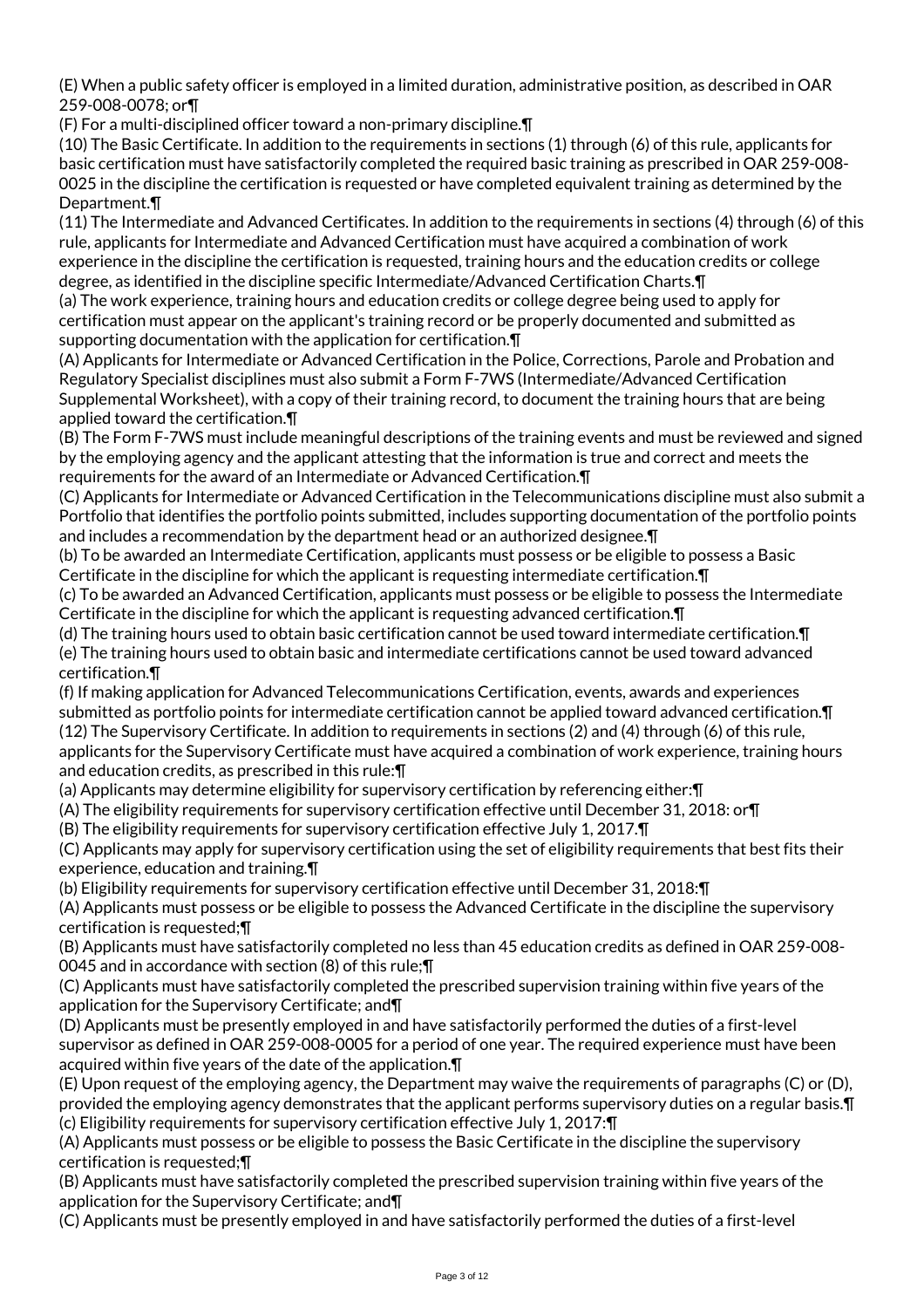supervisor as defined in OAR 259-008-0005 for a period of two years. The required experience must have been acquired within five years of the date of the application.¶

(D) Upon request of the employing agency, the Department may waive the requirements of paragraphs (B) or (C), provided the employing agency demonstrates that the applicant performs supervisory duties on a regular basis.¶ (13) The Management Certificate. In addition to requirements in sections (2) and (4) through (6) of this rule, the following are required for the award of the Management Certificate:¶

(a) Applicants must possess or be eligible to possess the Supervisory Certificate in the discipline the management certification is requested;¶

(b) Applicants must have satisfactorily completed no less than 90 education credits as defined in OAR 259-008- 0045 and in accordance with section (8) of this rule;¶

(c) Applicants must have satisfactorily completed the prescribed middle management training within five years of the application for the Management Certificate; and¶

(d) Applicants must be presently employed in and must have satisfactorily served in a middle management position as a department head or assistant department head as defined in OAR 259-008-0005 for a period of two years. The required experience must have been acquired within five years of the date of the application.¶ (e) Upon request of the employing agency, the Department may waive the requirements of section (13) (c) or (d), provided the employing agency demonstrates that the applicant performs management duties on a regular basis.¶ (14) The Executive Certificate. In addition to requirements in section (2) and (4) through (6) of this rule, the following are required for the award of the Executive Certificate:¶

(a) Applicants must possess or be eligible to possess the Management Certificate in the discipline the executive certification is requested;¶

(b) Applicants must have satisfactorily completed no less than 90 education credits as defined in OAR 259-008- 0045 and in accordance with section (8) of this rule;¶

(c) Applicants must have satisfactorily completed 100 hours of Department-approved executive level training within five years of the application for the Executive Certificate; and¶

(d) Applicants must be presently employed in and must have satisfactorily served in a middle management position as department head or assistant department head, as defined in OAR 259-008-0005 for a period of two years. The required experience must have been acquired within five years of the date of the application.¶ (e) Upon request of the employing agency, the Department may waive the requirements of section (14) (c) or (d), provided the employing agency demonstrates that the applicant performs the duties of a department head or assistant department head on a regular basis.¶

(15) Multi-discipline Certification. The Department may approve multi-discipline certification for a public safety officer when all of the following conditions have been met:¶

(a)The employing agency employs public safety officers to work in the disciplines for which employment and certification are requested;¶

(b) The employing agency notifies the Department of a personnel action in accordance with OAR 259-008-0020 identifying the public safety officer as employed in more than one discipline and specifying the public safety officer's primary discipline;¶

(c) The employing agency attests that a justified and demonstrated need exists, for the efficient operation of the employing agency, to employ and certify the public safety officer in more than one discipline; and¶

(d) The public safety officer meets all of the minimum employment, training and certification requirements established in OAR chapter 259 division 008 for each identified discipline.¶

(16) Employing agencies are exempt from the requirement specified in subsection (15)(c) of this rule when the employing agency is only seeking multi-discipline employment and certification for a public safety officer as a telecommunicator and an emergency medical dispatcher.¶

(17) Certificates and awards are the property of the Department. The Department has the power to revoke or suspend any certificate or award as provided in the Act.

Statutory/Other Authority: ORS 181A.410

Statutes/Other Implemented: ORS 181A.410, ORS 181A.490, ORS 181A.520, ORS 181A.530, ORS 181A.560, ORS 181A.570, ORS 181A.440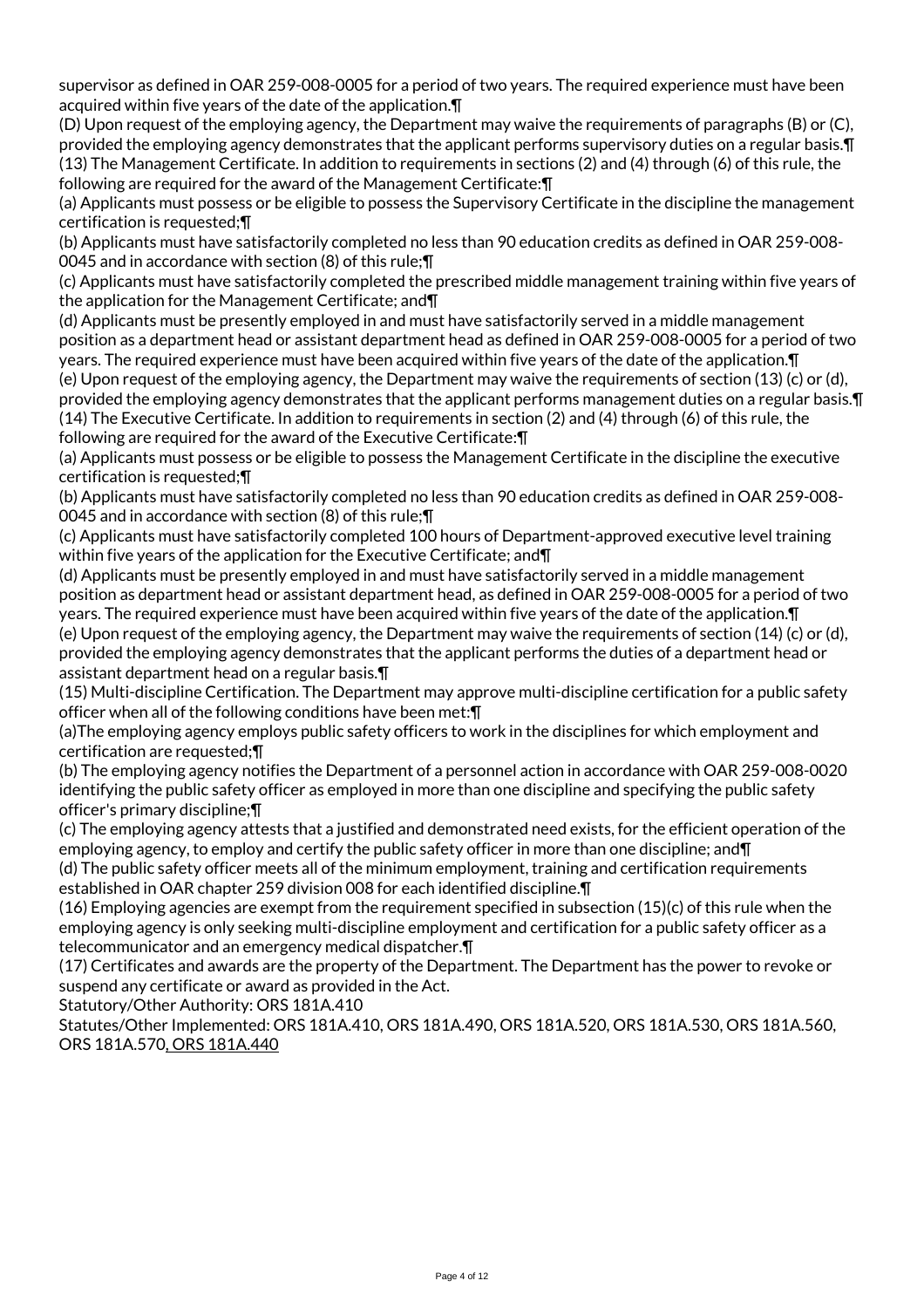### AMEND: 259-008-0064

#### NOTICE FILED DATE: 11/23/2021

RULE SUMMARY: OAR 259-008-0064 sets minimum standards for maintaining DPSST-issued telecommunicator and emergency medical dispatcher (EMD) certifications. This rule requires telecommunicators and EMDs to maintain First Aid and CPR certifications. This rule change amended the rule to specify that the CPR certification requirement includes both adult and child CPR. For the implementation of maintenance requirements, when the telecommunicator's or EMD's CPR certification expires the new certification must include both adult and child CPR.

The change to specify CPR certification as a certification in adult and child cardiopulmonary resuscitation (CPR) is the result of the House Bill 2513 (2021) requirement for police officers to have and maintain a certification in adult and child CPR. The Telecommunications Policy Committee, the Corrections Policy Committee, and the Board on Public Safety Standards and Training approved application of the requirement for both adult and child CPR for all additional disciplines. As a result, the adult and child CPR certification requirement applies to all corrections officers, emergency medical dispatchers, parole and probation officers, police officers, telecommunicators, and regulatory specialists.

CHANGES TO RULE:

#### 259-008-0064

Maintenance of Certification for Telecommunicators and Emergency Medical Dispatchers ¶

(1) It is the responsibility of the Board to set the minimum standards for the maintenance of certification for currently employed and certified telecommunicators and emergency medical dispatchers (EMD).¶ (a) While it is the responsibility of the Department to uphold those standards, each agency may determine what training will be provided to meet the standards.¶

(b) The Board recommends that agencies provide training time and training opportunities to enable telecommunicators and EMD to meet the standards.¶

(2) The requirements established by the Board to maintain certification apply to telecommunicators and EMD who are currently employed and certified.¶

(3) The Department will establish a maintenance cycle for each telecommunicator and EMD upon issuance of a basic certification.¶

(a) The maintenance cycle will begin on January 1st and end on December 31st of the calendar year.¶ (b) Basic certifications granted between January 1st and June 30th of the current year will have maintenance cycles that are effective January 1st of the current year.¶

(c) Basic certifications granted between July 1st and December 31st of the current year will have maintenance cycles that are effective January 1st of the following year.¶

(d) If a telecommunicator's or an EMD's certifications lapse, a new maintenance cycle will be established upon reissuance of a basic certification.¶

(4) In order to maintain basic certification:¶

(a) A telecommunicator must complete a minimum of 12 hours of maintenance training specific to the telecommunicator discipline.¶

(b) An EMD must complete a minimum of eight hours of maintenance training specific to the EMD discipline.¶ (c) A telecommunicator who is multi-discipline certified as a telecommunicator and an EMD must complete a minimum of 12 hours of maintenance training specific to the telecommunicator discipline and a minimum of four hours of maintenance training specific to the EMD discipline.¶

(d) Telecommunicators and EMD must complete a minimum of one hour of Ethics training annually. Ethics training hours will be applied toward the minimum maintenance training requirements. Multi-discipline certified telecommunicators and EMD only need to satisfy the ethics training requirement once each maintenance cycle.¶ (e) Telecommunicators and EMD must maintain current First Aid and CPRa certification in adult and child cardiopulmonary resuscitation (CPR) and a certifications in First Aid.¶

(5) Telecommunicators and emergency medical dispatchers who are multi-discipline certified in a law enforcement officer discipline must complete the telecommunicator and emergency medical dispatcher maintenance requirements as defined in this rule and are also required to complete the requirements to maintain a law enforcement officer discipline as defined in OAR 259-008-0065. The same training may be used for more than one discipline if the content is applicable to each discipline. It is the responsibility of the department head to determine if the training is appropriate for more than one discipline.¶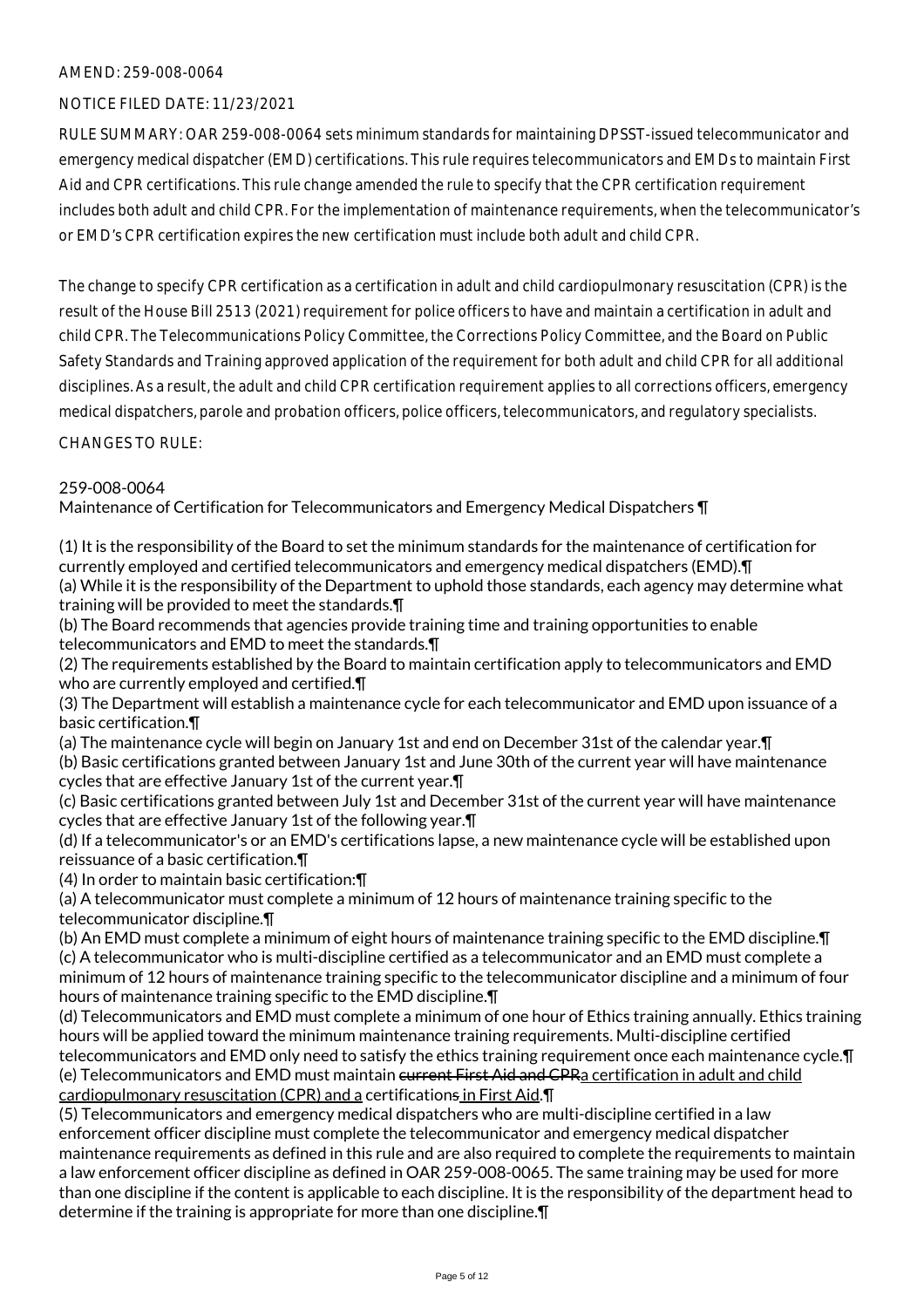(6) Leadership Training for Telecommunicators. Telecommunicators with supervisory certification must complete two hours of Leadership training annually. The Leadership training requirement is in addition to the annual maintenance training requirements for basic certification.¶

(7) Instructors may apply hours spent instructing a class one time annually toward maintenance training.¶

(a) Instructed hours reported for a class may not exceed the lesser of:¶

(A) The actual class hours; or¶

(B) The actual number of hours the instructor spent instructing the class.¶

(b) The total number of instructed hours applied towards the annual maintenance training requirement may not exceed:¶

(A) Six hours for the telecommunications discipline;¶

(B) Four hours for the EMD discipline; or¶

(C) When multi-discipline certified as a telecommunicator and an EMD, a combination of six hours for the telecommunications discipline and two hours for the EMD discipline.¶

(8) Documentation of Completed Maintenance Requirements.¶

(a) The employing agency must- $m:\mathbb{T}$ 

(A) Maintain documentation ofor all requiredof the maintenance training and current First Aid and CPR certifications for each telecommunicator and EMD.¶

(b)ertification requirements;¶

(B) Report the expiration dates for the adult and child CPR and First Aid and CPR certification expiration dates must be reporteds to the Department through a Department-approved submission process to document maintenance of current First Aid and CPR certifications for each telecommunicator and EMD.¶  $\left\{ \right. \leftarrow \leftarrow$  T; and  $\P$ 

(C) Report the training and hours used to complete the requirements for maintenance of certification must bmaintenance training requirements to the rDepoarted to the Department by December 31st of each calendar year through a Department approved submission processment through a Department-approved submission process by December 31st of each calendar year. Training hours will be credited to the maintenance training category identified on the course attendance roster.¶

(db) The Department will update the telecommunicator's or EMD's DPSST training record to reflect the telecommunicator's or EMD's completion of the maintenance requirements for certification. Training hours will be credited to the maintenance training category identified on the course attendance rostercompletion of the maintenance training and certification requirements.¶

(9) Maintenance Requirements for Telecommunicators and Emergency Medical Dispatchers on Leave.¶

(a) The employing agency must notify the Department whenever a telecommunicator or EMD is on leave for 91 days or more pursuant to OAR 259-008-0020.¶

(b) When a telecommunicator or EMD is on leave, their certifications will not lapse pursuant to OAR 259-008-0067.¶

(c) A telecommunicator or EMD who is on leave for any period up to 180 days will have the same maintenance cycle.¶

(d) A telecommunicator or EMD who is on leave for more than 180 days will receive a one year extension of the maintenance cycle.¶

(e) If First Aid oradult and child CPR certifications have or First Aid certification expired while on leave, the telecommunicator or EMD will have 30 days after returning from leave to obtain current First Aid and CPR certifications.¶

(10) Suspension for Failure to Meet Maintenance Requirements for Certification.¶

(a) When a telecommunicator or EMD is identified as deficient for maintenance training hour requirements or a failure to maintain First Aid and CPR certificationscertifications in adult and child CPR and First Aid, a deficiency notice will be sent to the telecommunicator or EMD and a copy of the deficiency notice will be sent to the telecommunicator's or EMD's employing agency.¶

(b) A telecommunicator or EMD has 30 days from the date of the deficiency notice to complete the maintenance requirements identified as deficient or to request a time extension.¶

(c) When a telecommunicator or EMD fails to complete the deficient maintenance requirements or fails to request a time extension within 30 days of the date of the deficiency notice, a Contested Case Notice of Intent to Suspend will be prepared by the Department and served on the telecommunicator or EMD pursuant to ORS

181A.640(1)(c) and these rules. A copy of the Notice of Intent will be sent to the telecommunicator's or EMD's employing agency.¶

(d) A Notice of Intent to Suspend based on a deficiency that is only for Leadership training applies only to the telecommunicator's supervisory, management, and executive certifications.¶

(e) All contested case notices will be prepared in accordance with the applicable provisions of the Attorney General's Model Rules of Procedure adopted under OAR 259-005-0015.¶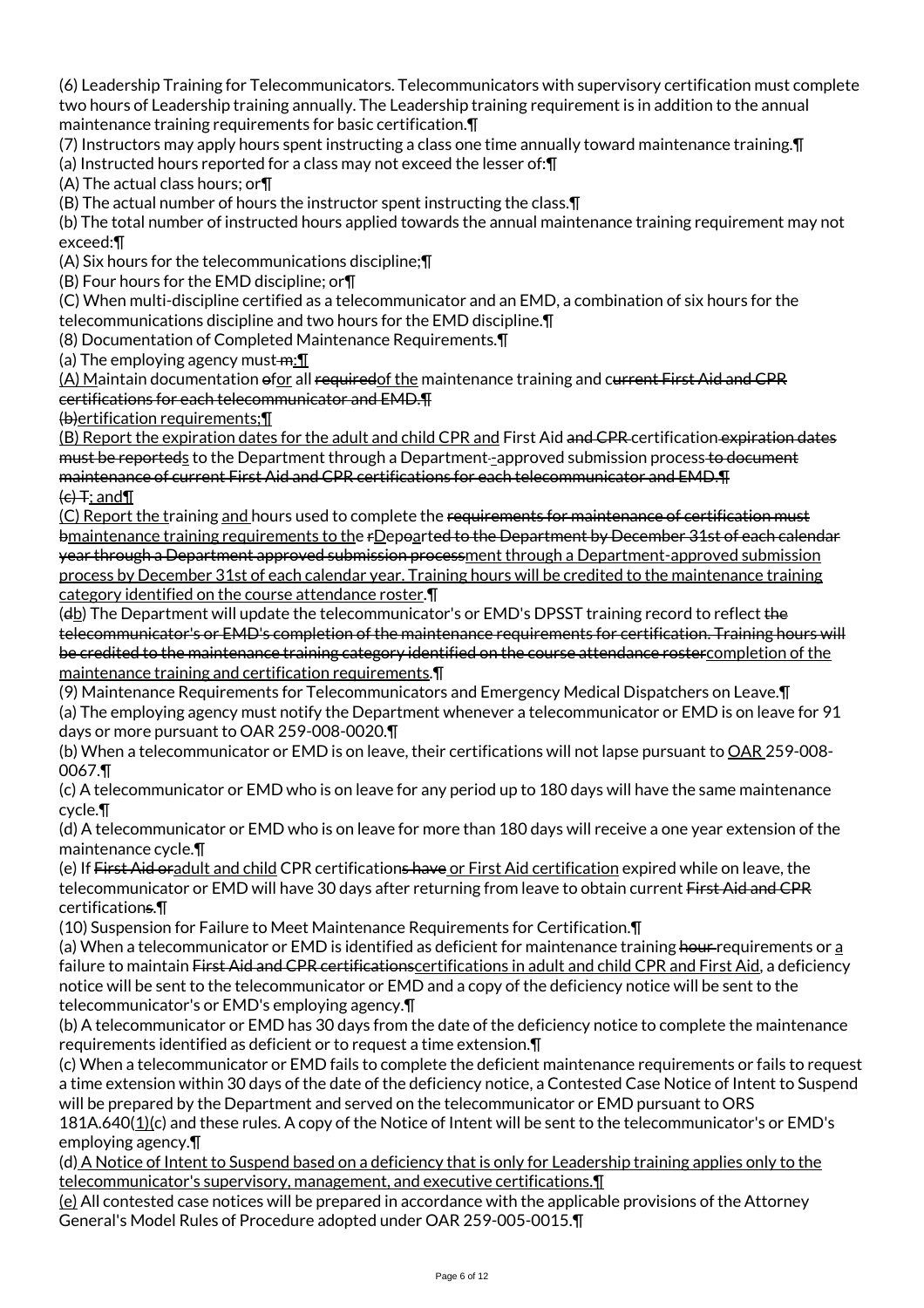(ef) A telecommunicator or EMD who has been served with a Contested Case Notice of Intent to Suspend has 30 days from the date of mailing or personal service of the notice to provide documentation to the Department showing the completion of the maintenance requirements identified as deficient during the reporting period or to file a written request for hearing with the Department.¶

(fg) Default Order. If the required training or certification is not reported to the Department or a request for hearing received by the Department within 30 days from the date of the mailing or personal service of the Notice, the Contested Case Notice will become a final order suspending certification pursuant to OAR 137-003-0672.¶ (11) Time Extensions.¶

(a) The Department may grant a time extension for a telecommunicator or EMD to complete the deficient maintenance training requirements upon receipt of a written request from the telecommunicator or EMD or their employing agency's department head. The written request must include an action plan for completing the training requirements that were identified as deficient.¶

(b) No time extension will be granted beyond December 31st of the year following the expiration date of the required maintenance training.¶

(c) Training used to complete the deficiencies for a maintenance cycle that has been granted a time extension cannot be applied toward the next maintenance cycle.¶

(d) A time extension for deficient maintenance training does not change the period for the following maintenance cycle.¶

(e) If a telecommunicator or EMD fails to complete the deficient maintenance training requirements before the expiration of the time extension, a Notice of Intent to Suspend will be served on the telecommunicator or EMD by the Department.¶

(12) A telecommunicator or EMD whose basic certification has been suspended is prohibited from performing the duties of a telecommunicator or EMD.¶

(13) Recertification Following a Suspension:¶

(a) Recertification following a suspension may be obtained by submitting documentation to the Department showing completion of the maintenance requirements.  $\P$ 

(b) Prior to reinstatement of certifications from a suspension for failure to meet certification maintenance requirements, a telecommunicator or EMD must meet the minimum employment, training and certification requirements outlined in OAR chapter 259 division 008.

Statutory/Other Authority: ORS 181A.410

Statutes/Other Implemented: ORS 181A.410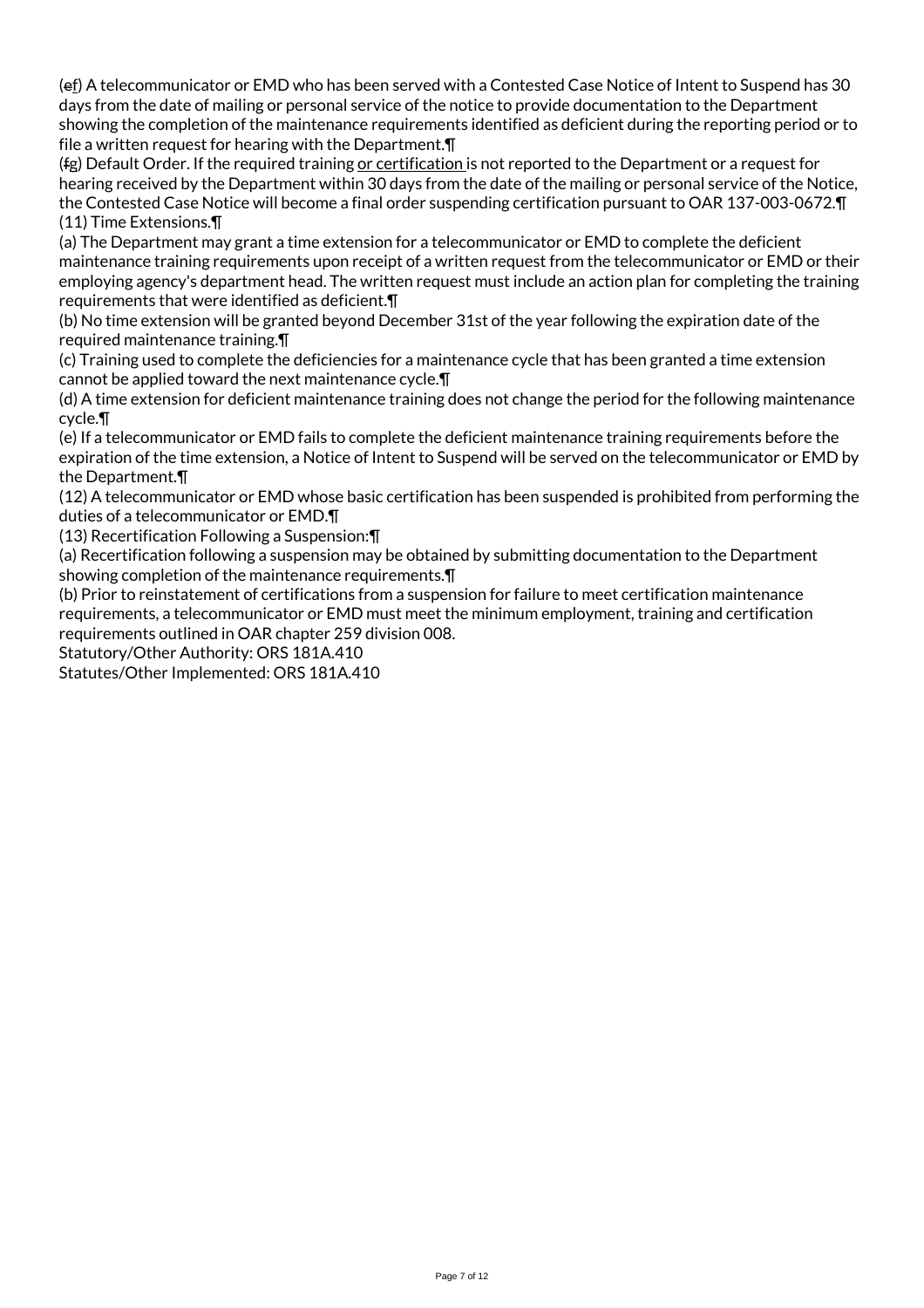#### AMEND: 259-008-0065

#### NOTICE FILED DATE: 11/23/2021

RULE SUMMARY: OAR 259-008-0065 sets minimum standards for maintaining DPSST-issued police officer, corrections officer, parole and probation officer, and regulatory specialist certifications. This rule requires law enforcement officers to maintain First Aid and CPR certifications and that law enforcement officers complete 84 hours of training within a 3-year period (maintenance cycle). This rule change amended CPR certification references to specify adult and child CPR as the standard and added airway and circulatory anatomy and physiology training to the maintenance training requirements. This rule change also removed outdated phase-in language and included revisions for consistency and simplification.

The changes to specify CPR certification as a certification in adult and child cardiopulmonary resuscitation (CPR) and add required training in airway and circulatory anatomy and physiology are the result of House Bill 2513 (2021) requirements for police officers. House Bill 2513 requires police officers to have a certification in adult and child CPR to obtain and maintain a basic police officer certification. House Bill 2513 requires police officers to complete at least 2 hours of airway and circulatory anatomy and physiology training within each maintenance period.

The Police Policy Committee, the Corrections Policy Committee, and the Board on Public Safety Standards and Training approved application of the House Bill 2513 maintenance requirements to all of the law enforcement officer disciplines. As a law enforcement officer standard, these maintenance requirements apply to all corrections officers, parole and probation officers, police officers, and regulatory specialists.

Section (7)(a) identifies the CPR certification maintenance requirement as a certification in adult and child CPR. For the implementation of the maintenance requirement, when a law enforcement officer's current CPR certification expires the new certification must include adult and child CPR.

Section (7)(c)(D) provides the addition of the airway and circulatory anatomy and physiology maintenance training requirement. As outlined in the bill, the maintenance requirement is a minimum of two hours of training to be completed within each maintenance cycle. These hours are included in the overall requirement to complete 84 hours of agencyapproved training during each maintenance cycle. The rule includes a definition for airway and circulatory anatomy and physiology maintenance training to communicate the legislative intent of the training requirement and provide guidance to employing agencies. The definition for the airway and circulatory anatomy and physiology maintenance training closely mirrors the learning objectives for the training that will be provided during the DPSST basic police course. The definition does not limit employing agencies to a specific training course. The employing agency will have the discretion to determine what training meets the definition provided in the rule.

CHANGES TO RULE:

#### 259-008-0065

Maintenance of Law Enforcement Officer Certification ¶

(1) It is the responsibility of the Board to set the standards for law enforcement officer training and the maintenance of certification for currently employed and certified law enforcement officers. ¶ (a) While it is the responsibility of the Department to uphold those standards, each agency may determine what training will be provided to meet the standards. ¶

(b) The Board recommends that agencies provide training time and training opportunities to enable law enforcement officers to meet the required maintenance training hourstandards. I

(2) The requirements established by the Board <del>for the completion of training</del> to maintain certification apply to law enforcement officers who are currently employed and currently certified. In (a) Maintenance training is required for police officers.¶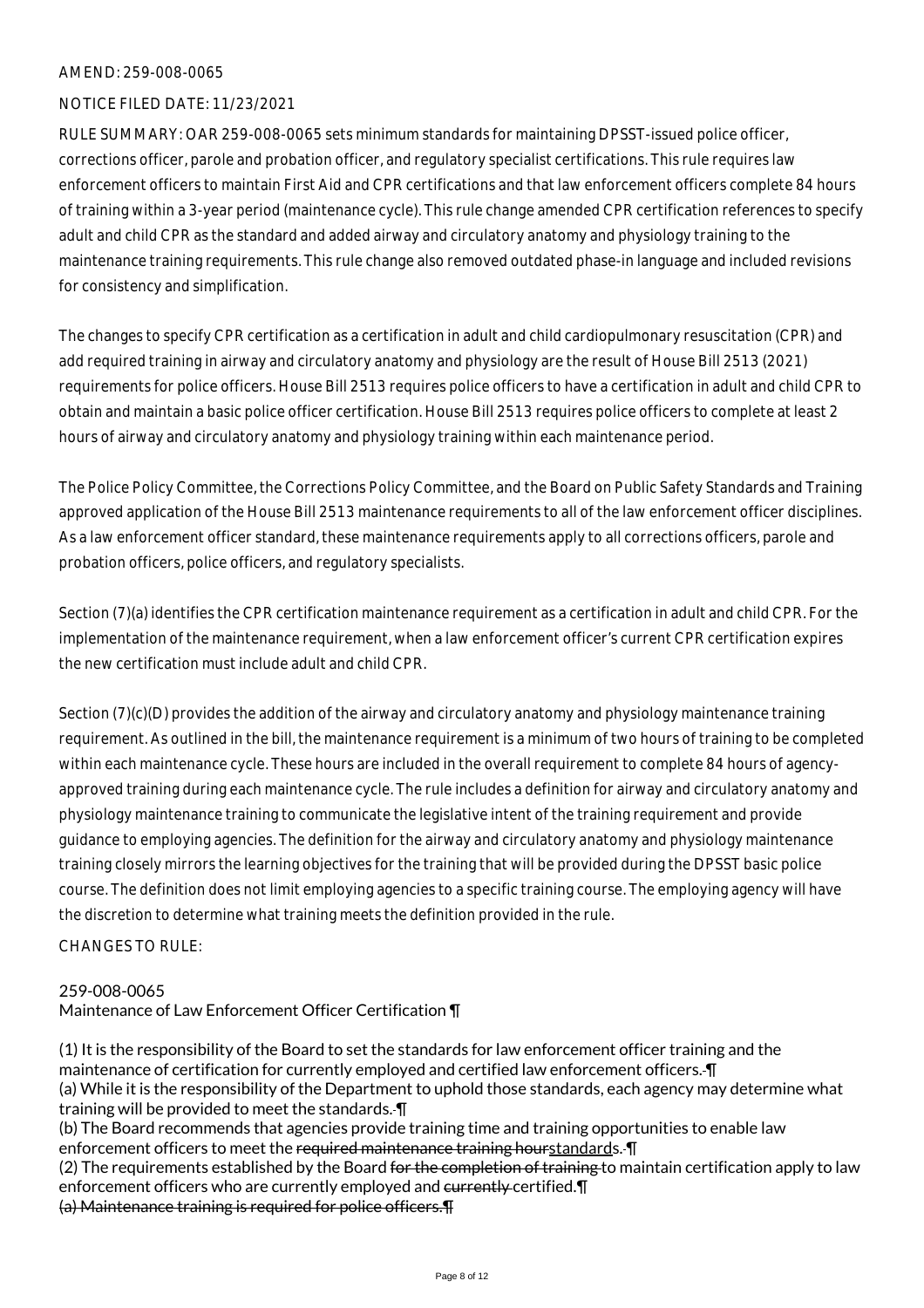(b) Effective January 1, 2017, maintenance training will be recommended for corrections officers, parole and probation officers and regulatory specialists. Effective January 1, 2020 maintenance training for corrections officers, parole and probation officers and regulatory specialists will be required.¶

(c) Certifications cannot be maintained when a law enforcement officer is not employed in a certifiable position.¶ (3) Law enforcement officers who are multi-discipline certified in more than one law enforcement officer discipline will be assigned one maintenance cycle and must complete the requirements as defined in this rule.¶ (4) Law enforcement officers who are multi-discipline certified as a telecommunicator or emergency medical dispatcher must complete the requirements to maintain a law enforcement discipline as defined in this rule and are also required to complete the telecommunicator and emergency medical dispatcher maintenance

requirements as defined in OAR 259-008-0064. The same training may be used for more than one discipline if the content is applicable to each discipline. It is the responsibility of the department head to determine if the training is appropriate for more than one discipline.¶

(5) The Department will establish a three-year maintenance training cycle for each law enforcement officer upon issuance of a basic certification.¶

(a) The maintenance cycle will begin on January 1st and end on December 31st of the third year.¶

(b) Basic certifications granted between January 1st and June 30th of the current year will have maintenance cycles that are effective January 1st of the current year.¶

(c) Basic certifications granted between July 1st and December 31st of the current year will have maintenance cycles that are effective January 1st of the following year. ¶

(d) If a law enforcement officer's certifications lapse-pursuant to OAR 259-008-0067, a new maintenance training cycle will be established upon reissuance of a basic certification.¶

(6) Upon issuance of a supervisory certification, the Department will update the law enforcement officer's current maintenance training cycle to indicate the requirement for Leadership maintenance training.¶

(7) In order to maintain certification, a law enforcement officer must:¶

(a) Maintain current First Aid and CPRa certification in adult and child cardiopulmonary resuscitation (CPR);¶ (b) Maintain a certifications in First Aid; and¶

(bc) Complete a minimum of 84 hours of agency-approved training prior to the expiration of the established maintenance training cycle.¶

 $(A)$ . The 84 hours of agency-approved training must include  $a:\mathbb{I}$ 

(A) A minimum of eight hours of Firearms or Use of Force related training completed annually.;¶

(B) Effective January 1, 2017, it is recommended that law enforcement officers complete aA minimum of one hour of Ethics training annually. Effective January 1, 2020, acompleted annually;¶

(C) A minimum of onthree hours of ethics training will be an annual training requirement to maintain certification. Ethics training hours will be applied toward the minimum requirement to complete 84 hours of agency approved trainingMental Health/Crisis Intervention related training completed within the three-year maintenance cycle.; [ (CD) Effective October 1, 2017, it is recommended that law enforcement officers complete aA minimum of

threewo hours of Mental Health/Crisis Intervention related training prior to the expiration of the

establishedAirway and Circulatory Anatomy and Physiology training completed within the three-year maintenance training cycle. Effective January 1, 2020, completion of a minimum of three hours of Mental Health/Crisis Intervention related training prior to the expiration of the established maintenance training cycle will be a requirement to maintain certification. Mental Health/Crisis Intervention training hours will be applied toward the minimum requirement to complete 84 hours of agency approved training within the three year maintenance cycle.cycle. Airway and circulatory anatomy and physiology training includes the risk of various holds on respiratory compromise, the signs of a person in respiratory compromise, and the law enforcement officer's responsibility to render or obtain aid;¶

( $\Theta$ E) If a law enforcement officer holds supervisory certification, the law enforcement officer will be required to complete 24 hours of Leadership training. Leadership training hours will be applied toward the minimum requirement to complete 84 hours of agency approved traininga minimum of 24 hours of Leadership training completed within the three--year maintenance cycle.; and  $\P$ 

(EE) The Any remaining hours of the required 84 total training hours may include additional Firearms or Use of Force, Leadership, Ethics, Mental Health/Crisis Intervention or Other training. ¶

(c) Failure to maintain First Aid and CPR certifications may result in suspension of the law enforcement officer's certifications pursuant to section (10) of this rule.¶

(d) Failure to complete eight hours of Firearms or Use of Force training annually may result in suspension of the law enforcement officer's certifications pursuant to section (10) of this rule. ¶

(e) Failure to complete 24 hours of Leadership training for a law enforcement officer who holds supervisory certification may result in suspension of the law enforcement officer's supervision, management and executive certifications pursuant to section (10) of this ruletraining hours needed to complete 84 hours of agency-approved training must be completed within the three-year maintenance cycle and may include additional training in any of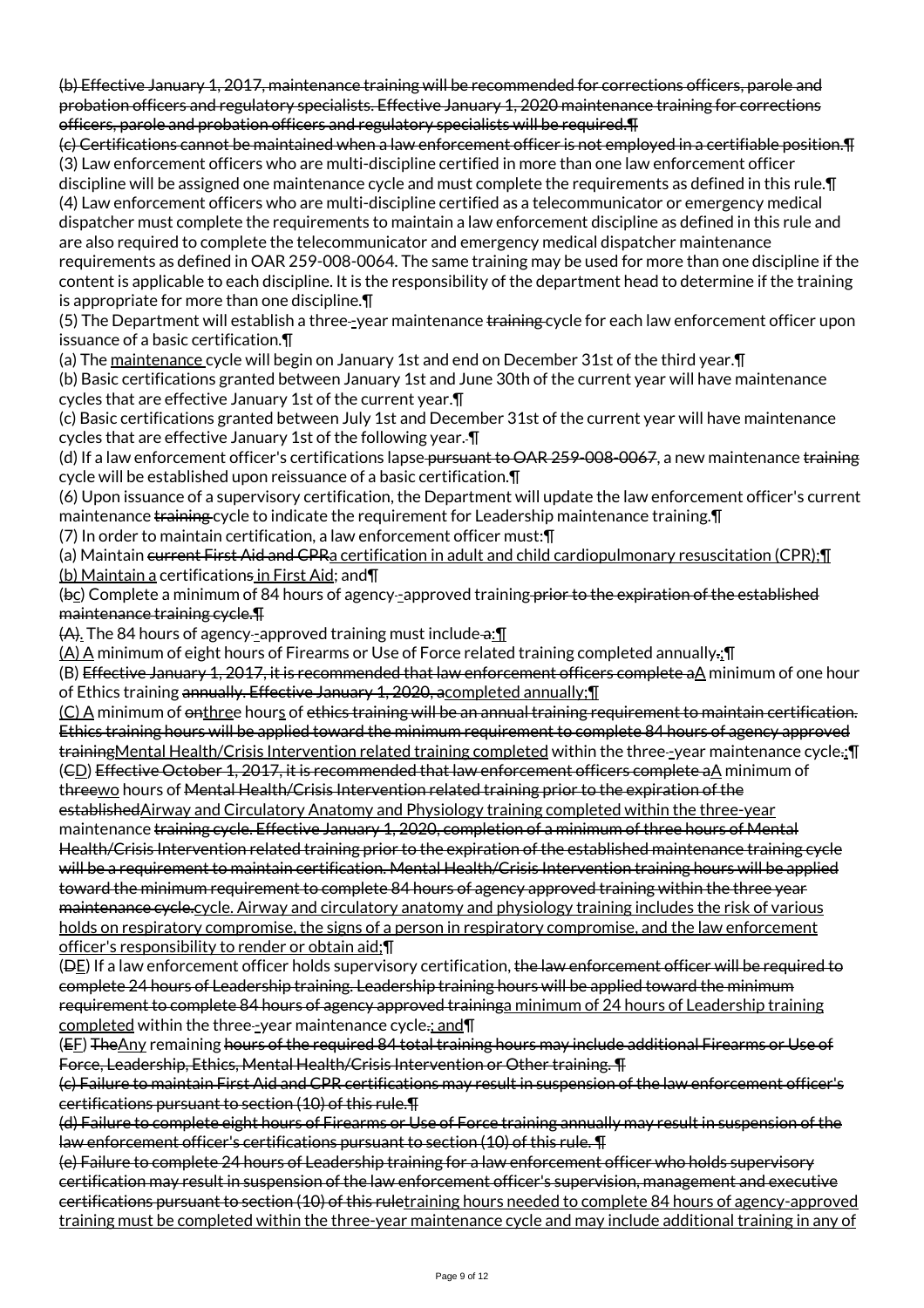the previously listed training categories or any other agency-approved training.¶

(8) Documentation of Completed Maintenance Training. Requirements.¶

(a) The employing agency must- $m:\mathbb{T}$ 

(A) Maintain documentation of requiredfor all of the maintenance training and First Aid and CPR certifications on each law enforcement officer. certification requirements;¶

(bB) First Aid and CPR certification expiration dates must be reportedReport the expiration dates for the adult and child CPR and First Aid certifications to the Department through a Department -approved submission process to document a law enforcement officer's maintenance of current First Aid and CPR certifications. ¶ (c) Training; and¶

(C) Report the training and hours used to complete the requirements for maintenance of certification must be reportedmaintenance training requirements to the Department through a Department--approved submission process-using either of the following:  $\P$ 

(A) A Course Attendance Roster. When an agency submits a course attendance roster to the Department pursuant to OAR 259-008-0090 (Training Records), the training will be entered into each law enforcement officer's DPSST training record and the training hours will be credited to the maintenance training category identified on the course attendance roster; or¶

(B) A Maintenance Training Log. When an agency submits a maintenance training log to document the completion of maintenance training hours and First Aid and CPR certification, the maintenance training log will be used solely to verify completion of maintenance training requirements and training hours will not be added to the law enforcement officer's DPSST training record.¶

(d. Training hours will be credited to the maintenance training category identified on the course attendance roster.¶

(b) Training hours that have been added to a law enforcement officer's DPSST training record as "passed" or "completed" may be used to meet maintenance training requirements.¶

(ec) Instructor hours that have been added to a law enforcement officer's DPSST training record as "instructed" represent the hours reported where the law enforcement officer was the instructor for the training content and will not be used to meet maintenance training requirements. $\P$ 

(fd) The Department will update the law enforcement officer's DPSST training record to reflect the law enforcement officer's completion of the maintenance training requirements forand certification requirements. I (9) Maintenance Training Requirements for Law Enforcement Officers on Leave. I

(a) The employing agency must notify the Department whenever a law enforcement officer is on leave for 91 days or more pursuant to OAR 259-008-0020.¶

(b) When a law enforcement officer is on leave, their certifications will not lapse pursuant to OAR 259-008-0067.¶

(c) A law enforcement officer who is on leave for any period up to 180 days will have the same maintenance training deadline as the date established prior to the law enforcement officer's leave. ¶

(d) A law enforcement officer who is on leave for more than 180 days but less than one year will receive a oneyear extension from the maintenance training deadline established prior to the law enforcement officer's leave. ¶ (e) A law enforcement officer who is on leave for more than one year will receive an extension of the maintenance training deadline. The extension will be prorated, based on the duration of the law enforcement officer's leave. ¶ (f) Beginning on the date a law enforcement officer returns to work from leave, a law enforcement officer will have 30 days to complete the maintenance training requirements that will make their maintenance current for: I (A) Eight hours of Firearms or Use of Force related training to be applied to the current year's annual training requirement; and¶

(B) Current First Aid and CPR certifications. certifications in adult and child CPR and First Aid. I

 $(g)$  Failure to complete the maintenance training requirements to become current within 30 days of the law enforcement officer's return to work from leave may result in a Notice of Intent to Suspend pursuant to section (10) of this rule. ¶

(10) Suspension for  $f_{\text{E}}$ ailure to mMeet mMaintenance training rRequirements for e $\text{C}$ ertification. $\P$ 

(a) When a law enforcement officer is identified as deficient for the three year maintenance training eyele, annual Firearms or Use of Force training, expired First Aid and CPR certifications or Leadership trainingrequirements or a failure to maintain certifications in adult and child CPR and First Aid, a deficiency notice will be sent to the law enforcement officer and a copy of the deficiency notice will be sent to the law enforcement officer's employing agency. ¶

(b) A law enforcement officer has 30 days from the date of the deficiency notice to complete the maintenance certification requirements identified as deficient or to request a time extension.¶

(c) When a law enforcement officer fails to complete the deficient maintenance training requirement or fails to request a time extension within 30 days of the date of the deficiency notice, a Contested Case Notice of Intent to Suspend will be prepared by the Department and served on the law enforcement officer pursuant to ORS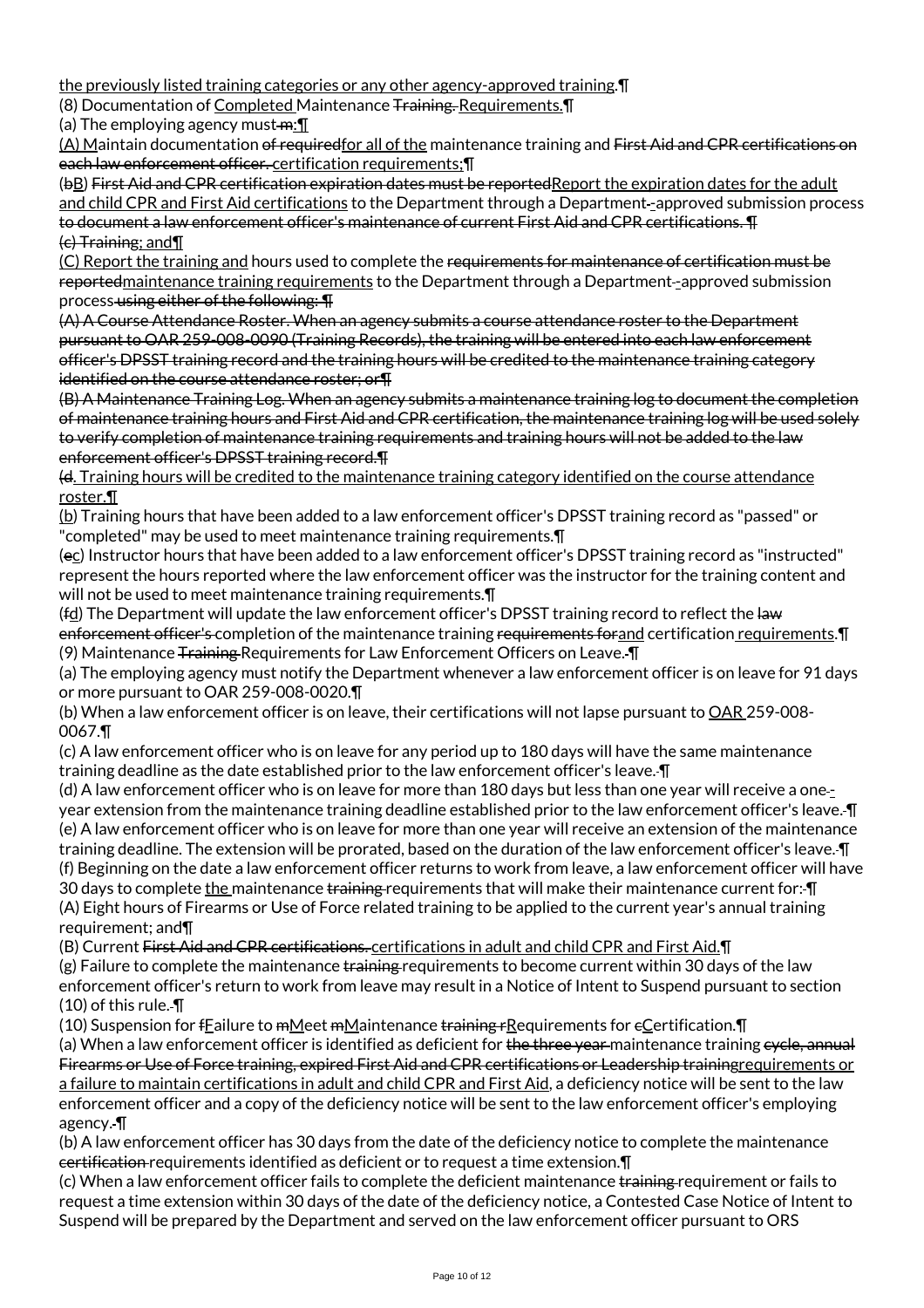181A.640(1)(c) and these rules. A copy of the Notice of Intent will be sent to the law enforcement officer's employing agency.¶

(d) A Notice of Intent to Suspend based on a deficiency that is only for Leadership training applies only to the law enforcement officer's supervisory, management, and executive certifications.¶

(e) All contested case notices will be prepared in accordance with the applicable provisions of the Attorney General's Model Rules of Procedure adopted under OAR 259-005-0015. ¶

(ef) A law enforcement officer who has been served with a Contested Case Notice of Intent to Suspend has 30 days from the date of mailing or personal service of the notice to provide documentation to the Department showing the completion of the maintenance requirements identified as deficient during the reporting period or to file a written request for hearing with the Department. ¶

(fg) Default Order. If the required training or certification is not reported to the Department or a request for hearing received by the Department within 30 days from the date of the mailing or personal service of the Notice, the Contested Case Notice will become a final order suspending certification pursuant to OAR 137-003-0672. ¶ (11) Time Extensions.¶

(a) The Department may grant a time extension for a law enforcement officer to complete the deficient maintenance training requirements upon receipt of a written request from the law enforcement officer or the agency. The written request must include an action plan for completing the training requirements that were identified as deficient. ¶

(b) No extension will be granted beyond December 31st of the year following the expiration date of the required three-year maintenance training cycle.  $\P$ 

(c) Training used to complete the deficiencies for a maintenance cycle that has been granted a time extension cannot be applied toward the next maintenance training cycle. The

(d) A time extension for a deficient three--year maintenance training cycle does not change the three--year period for the following maintenance training cycle.

(e) If a law enforcement officer fails to complete the deficient maintenance training requirements before the expiration of the time extension, a Notice of Intent to Suspend will be served on the law enforcement officer by the Department. ¶

(12) A law enforcement officer whose basic certification has been suspended is prohibited from performing the duties of a law enforcement officer.¶

(13) Recertification following a suspension: ¶

(a) Recertification following a suspension may be obtained by submitting documentation to the Department showing completion of the maintenance training requirements.  $\P$ 

(b) Prior to reinstatement of certifications from a suspension for failure to meet certification maintenance training requirements, a law enforcement officer must meet the minimum employment, training and certification requirements outlined in OAR Chapter 259 Division 008.

Statutory/Other Authority: ORS 181A.410

Statutes/Other Implemented: ORS 181A.410, ORS 181A.440